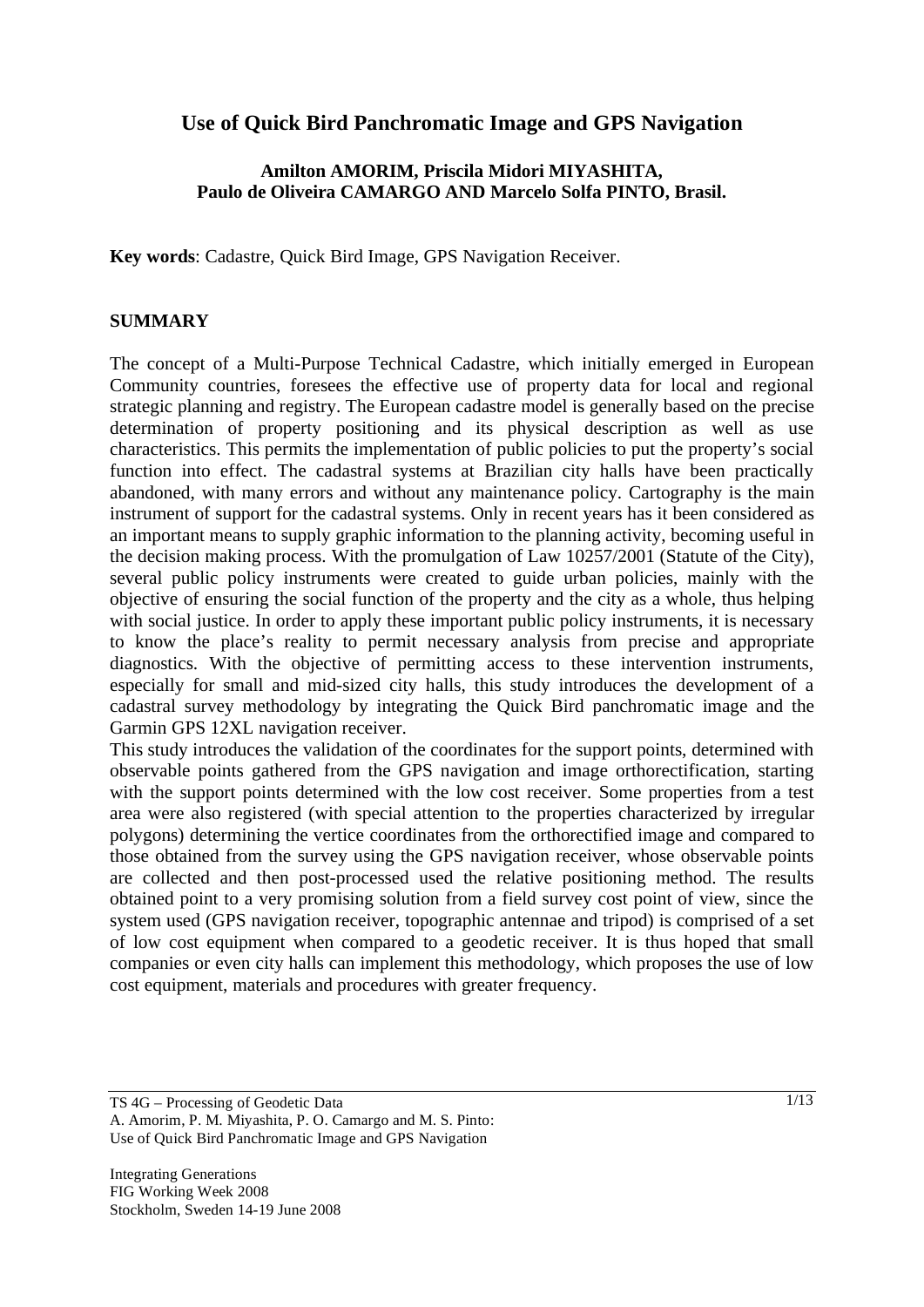# **Use of Quick Bird Panchromatic Image and GPS Navigation**

## **Amilton AMORIM, Priscila Midori MIYASHITA, Paulo de Oliveira CAMARGO AND Marcelo Solfa PINTO, Brasil l.**

#### **1. INTRODUCTION**

The current situation of national Cartography is concerning, above all from the view point of information updating. Many locations, especially in the Northern and Northeastern regions of the country, have never even been mapped in medium and large scales, whether due to the lack of economical and strategic interest in the region or lack of resources for the investments in this purpose. In Brazil, the current mapping indexes in the different scales prove that the lack of topographic maps is more severe for the larger scales: 76.54% (1:250.000), 75.39% (1:100.000), 13.9% (1:50.000), 1.01% (1:25.000) (SIERRA and HUARAJO, 2001 apud VERGARA, 2002).

 Upon handling urban mapping, the matter is more delicate, for the cities obey a dynamic growth system, suffering significant alterations in a relatively short period and the ground layouts need representation in large scale, which increases the problem of updating, since precision and cost are closely related to scale.

 The usage of ground layouts is intense, or should be, by the different sectors and secretariats that compose the planning area of a municipal administration, since from these information can be gotten and action can be planned for multiple purposes. Being this way, the cadastral updating should be periodic for it to be possible to always work with current data, consonant with reality.

 According to Carneiro and Loch (2000), the information contained in the cartographic base, of Brazilian municipal districts, is impaired in many aspects, such as the lack of updating, lack of geodetic control and nonexistence of municipal cadastral reference network.

 This reality does not belong just to the Brazilian scenario. According to the IDB (International Database) 72% of the municipal districts in Latin America do not have maps of their jurisdiction on paper or in digital means (COHEN, 2000).

With the purpose of gradually turning this situation around, the cartographic community has been directing forces in the search for alternative methodology of cartographic and cadastral updating, quicker and more economical than the conventional classic methodologies.

Allied with the urban cartographic bases, the Multipurpose Technical Cadastre (MTC) is an important tool for elaborating a precise diagnosis of the municipal district, allowing for analysis that may point out efficient solutions. The multipurpose cadastral system generate a complex database which contains the most varied information, not just referring to the real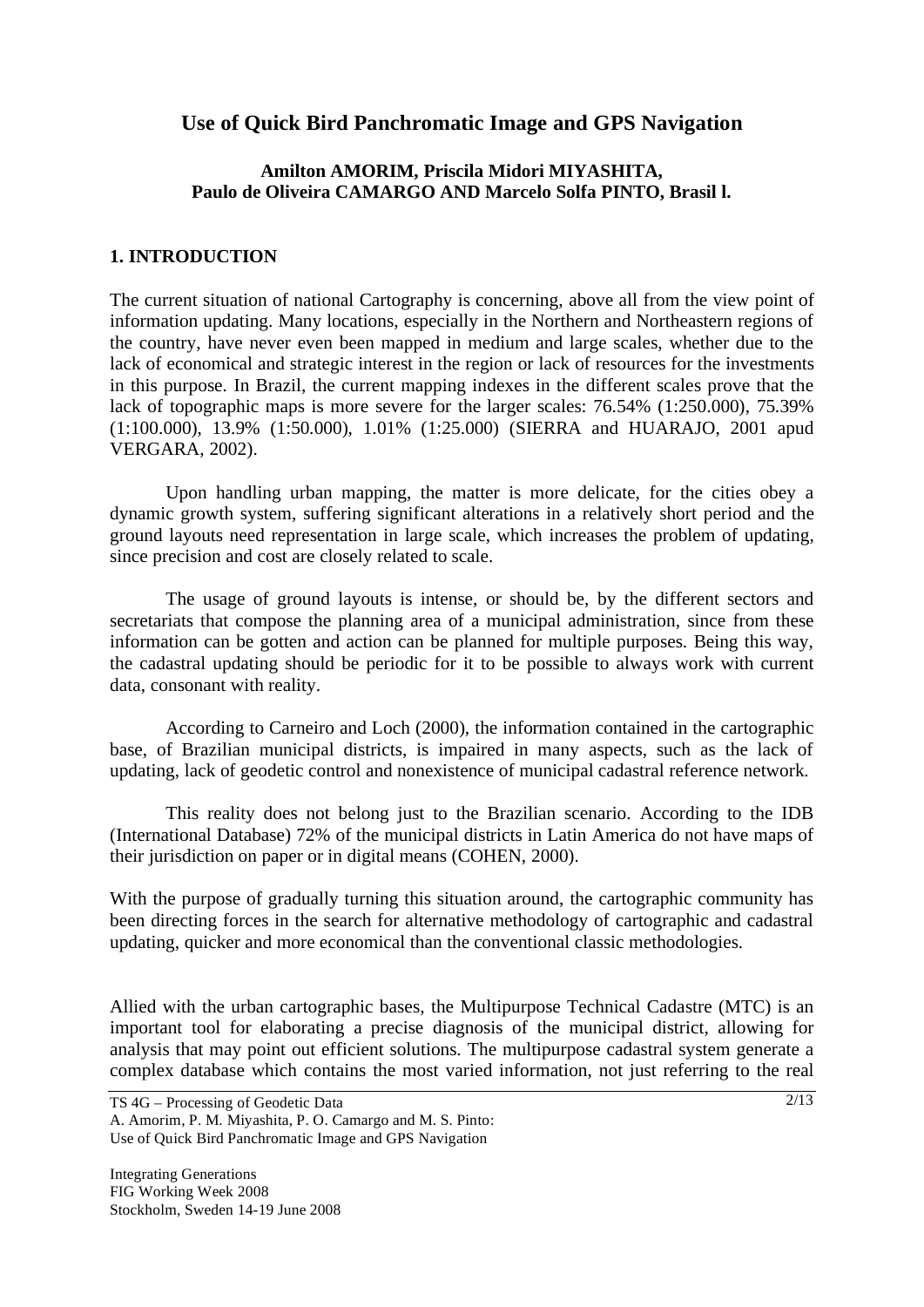estate matter, but also cense information, infrastructure information such as highways, avenues, roads, etc.

In this work, the Quick Bird images and the GPS navigation receiver are used for cadastral survey, mainly of real estate characterized physically by irregular polygons, which are difficult to be measured using simple topographic methods such as tape-measure measurement. In this method, the GPS navigation is used for the survey of control and check points, which will be used in the process of image orthoretification and quality control. This way, the image is orthoretified to obtain the coordinated of the vertices of the real estate of interest.

Generally, the real estate with this format is not surveyed in the urban registration missions due to the difficulty and cost of survey using topographic methods, therefore generating a registration that does not contemplate the so called empty urban areas.

The use of the GPS navigation as the main instrument for carrying out the support field, was based upon the methodology studied by Camargo et al. (2003), in which it is possible to carry out the absolute positioning, relative or differential, and improve the accuracy of the positioning for the post-processing of the observations.

It is believed that this methodology makes both the registration and updating process more agile, with reduced costs and time, providing better conditions for carrying out more frequent periodic updating.

# **2. BIBLIOGRAPHIC REVIEW**

### **2.1 GPS Navigation Receiver and register of Observables**

With the modernization of the GPS system, and the turn off *Selective Availability* (SA), which took place in 2000, the usage of handheld or GPS navigation receivers is becoming more and more popular. These receivers estimate and store the positions, but do not register observables (pseudorange and  $L_1$  carrier phase), which makes the post-processing of data not viable.

This way the Institute of Engineering Surveying and Space Geodesy (IESSG), at the University of Nottingham, developed a commercial program known as GRINGO *(GPS Rinex Generato*r), with the purpose of registering observables and make possible the postprocessing of data to remove the SA effect and other errors, without having to invest in equipment to receive DGPS corrections or a more expensive GPS receiver (CAMARGO et al., 2003).

Also, available on the internet are programs that register brute data received from navigation receivers, the observables: pseudorange and and  $L_1$  carrier phase, and transform them in RINEX format. Such software was developed at the Polytechnic University of Madrid, in Spain, are is designated as ASYNC and GAR2RNX (*Garmin to Rinex*) (GALAN, 2002).

TS 4G – Processing of Geodetic Data A. Amorim, P. M. Miyashita, P. O. Camargo and M. S. Pinto: Use of Quick Bird Panchromatic Image and GPS Navigation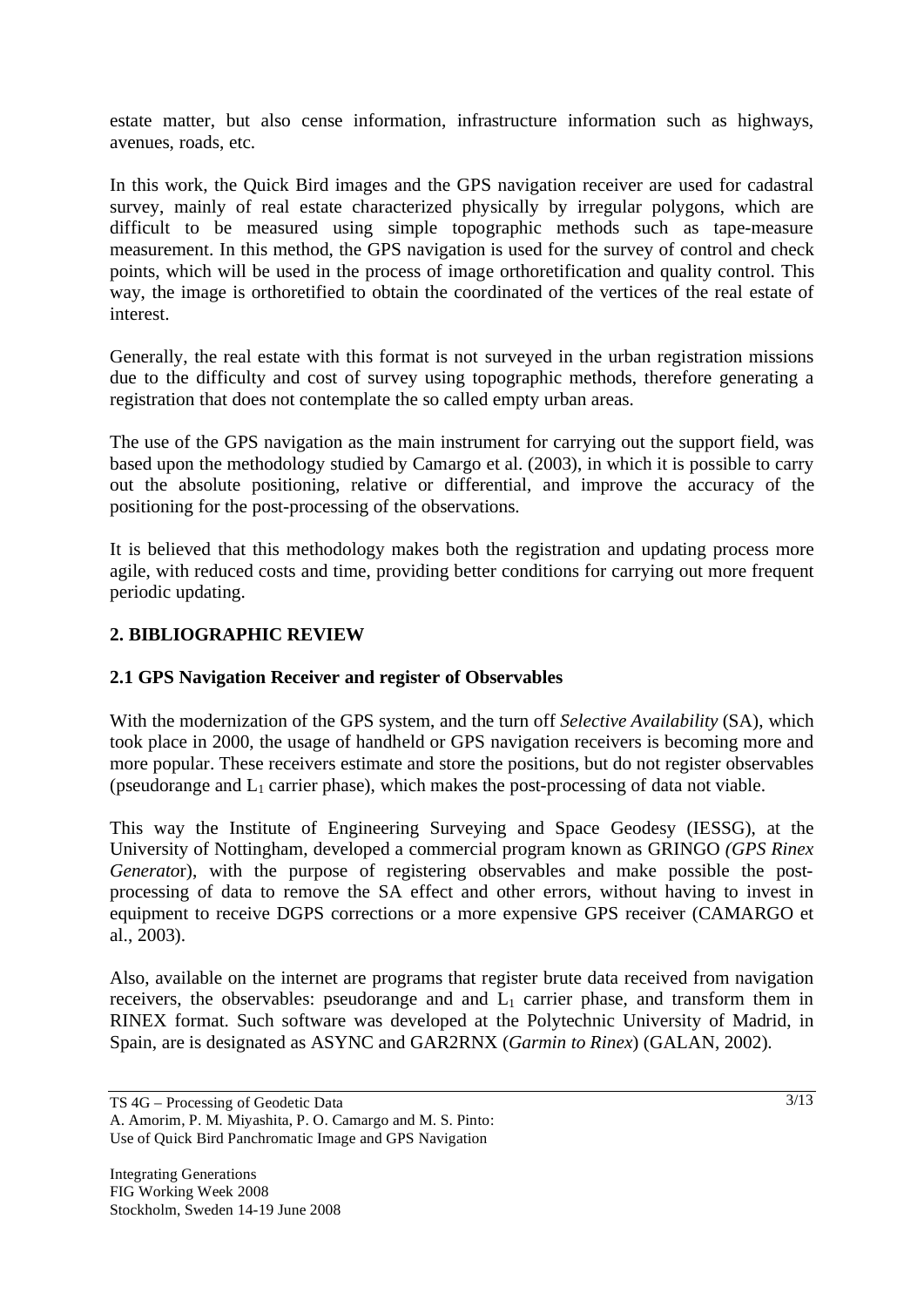In the ASYNC program, as well as in GRINGO, the decoded data from the Garmin navigation receivers is transmitted to the computer, laptop or data collector (for example, Psion), through a serial port, in real time.

However, in combination with a simple data collector or laptop, the program make the GPS receiver low cost users (handheld or navigation receivers) capable of carrying out a variety of activities and applications such as, for example, associated to a attribute collection program, it can collection data for the Geographic Information System (SIG).

The GPS system, by itself only, cannot provide any alteration detection tool. However, in this case, a combination of methods can be adopted using, for example, the detection of alterations by field surveying, systematized intercommunication among real estate registration institutions and organs, or also though aerial images.

# **2.2 Cartographic and cadastral updating**

When handling updating, one of the purposes of this work, again we come across the difficulty of detecting the alterations which occurred in the object space, for the determination of the position goes through its detection step and its classification as an interest object for updating. In Photogrammetry using the high space resolution orbital images can be useful both in detecting alterations and extracting interest features.

In the case of alteration detecting by differences observed in images, orbital or photographic sensors, at a first moment only the semantic aspects of the images are considered, but on the other hand, it can be observed that currently, using digital image processing resources, the geometric aspects come to exert an important role in this activity.

Due to the constant changes that occur in space, as well as the dynamism of its phenomenon, it is necessary to update the cartographic data. However the mapping is not always match reality, seeing that it cannot accompanying the changes occurred in a short period of time.

In the urban area, the problem found in updating data is even more expressive, due to being an environment where there are changes at every moment, such as new constructions, new subdivisions, channeling of water course, among others. All these alterations should be contained in the ground layouts.

Through ground layouts, many sectors that compose the Municipal Administration can extract information and make decisions supported in data identified from space. From there comes the need to have constantly updated data, for it to be possible to work with data that reflects reality.

TS 4G – Processing of Geodetic Data A. Amorim, P. M. Miyashita, P. O. Camargo and M. S. Pinto: Use of Quick Bird Panchromatic Image and GPS Navigation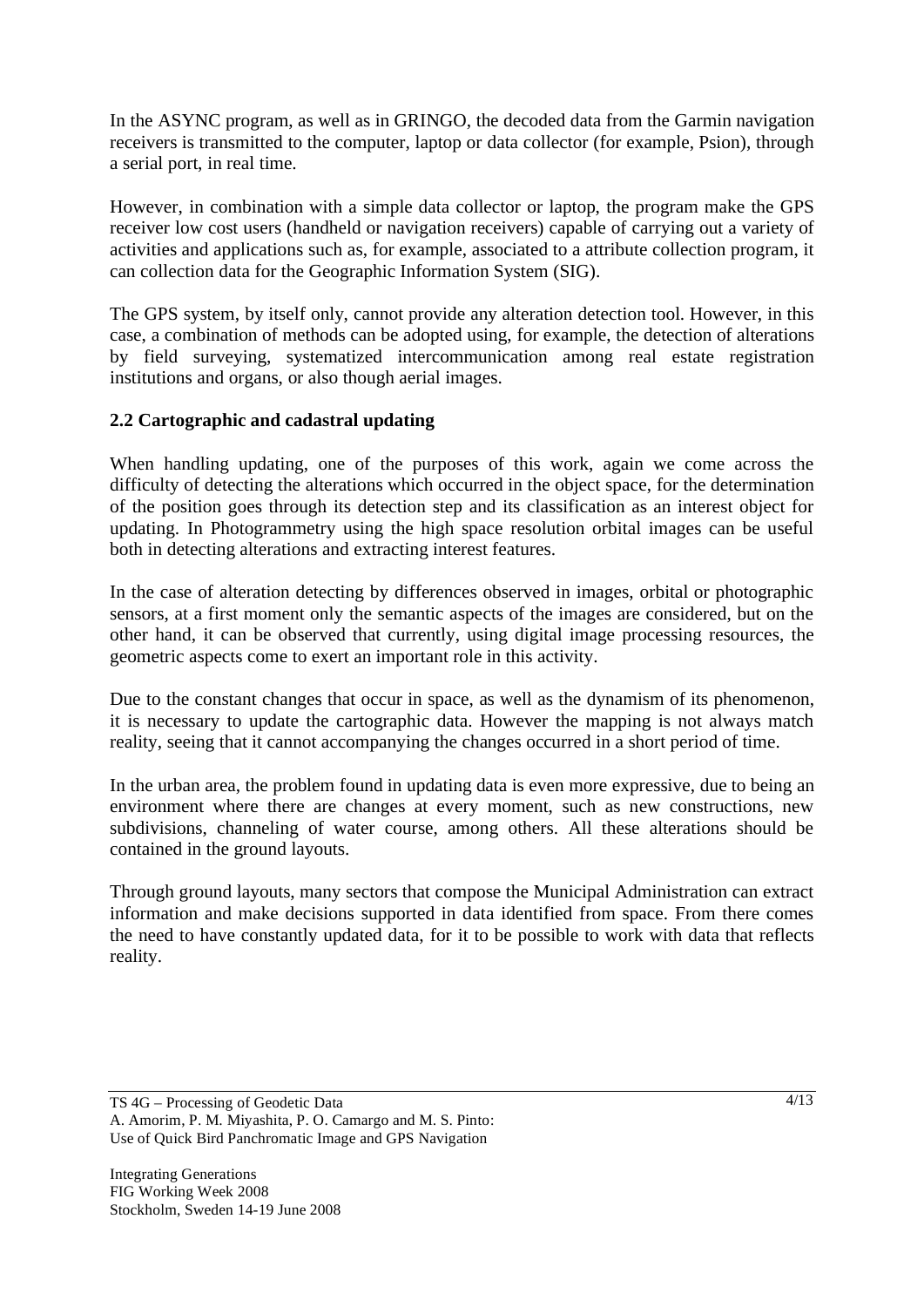## **2.3 Use of high resolution images in cadastral surveying**

According to Passos et al. (2001) the ground layout consists of an instrument that aides several private and publics sectors, being that the use of this tool contributes to the municipal planning and management.

Even if ground layouts are available, it become inevitable the need for the disposition of this information in digital means, with wide-ranging details that make it possible to update with greater dynamism, with reliable measurement of the rural and urban areas and urban expression. This makes it possible for greater agility in access to cadastral bulletins and, also, an efficient access for the visualization of the researches real estates.

Currently there is the possibility of having a source of visual information where roads, houses and details can be identified for a physical updating of the cadastral reality, both in urban and rural areas. A means for overcoming such needs is the acquisition of high resolution satellite images, which offer large coverage and a smaller cost when compared to a aerophotogrammetric surveying.

In the physical registration measurements should be done that have good precision and accuracy. The geometric correction of the images becomes necessary, through the orthoretification process, in which geometry marking errors and displacement due to relief are corrected. Taking into consideration the distortions related to the platform, sensor, Earth, and cartographic projection.

According to Costa and Magalhães (2003) orthoretification needs a specific procedure which comprehends steps as a definition of a projection system, generation of a Digital Elevation Model (DEM), acquisition of control points, adjusting and analysis of residues and finally orthoretification.

### **3. DEVELOPMENT**

The first step for the generation of orthoimage was the determination of control point in the field. For such, 6 well defined control points were used and distributed spatially and determined by satellite tracking with post-processing of observables, using the Garmin GPS 12XL receiver and a Work About collector with Windows CE, as shown in Figure 3-1.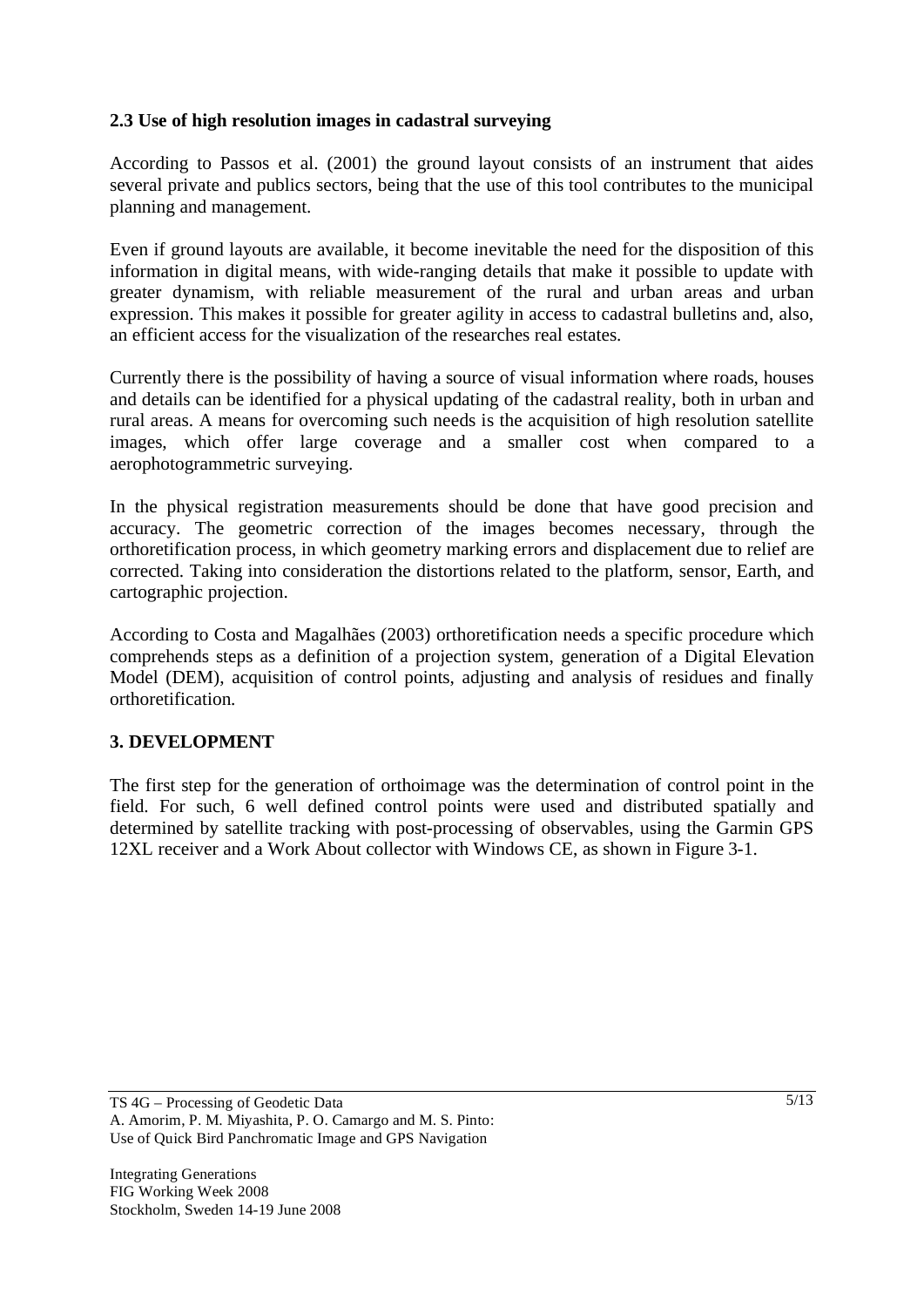

**Figure 3-1:** Low cost GPS data collection system.

The next procedure was carrying out the geometric correction of the image using the Rational Function Model, a digital model of the terrain and the referred control points, using Leica Photogrammetric Suite (LPS) software.

Two experiments were done to test the model to be used in the geometric correction. In the first, one parameter translation and other information about the geometric correction was used, being that the root mean square error (RMS) obtained was 0.213 pixels. In the second experiment, similar transformation parameters and other information referring to the geometric correction were used, being that the RMS obtained was 0.240 pixels.

From the values obtained it can be verified that, using only translations, the RMS was lesser than in the experiment with similar transformation. It can be said that this happens because the errors associated to the image are small, allowing a more simple modeling to be used.

According to Tao et al. (2000), the generalized model most commonly used is based on the rational 3D polynomials, which in literature are known as Rational Function Model (RFM), Rational Polynomial Coefficient (RPC) and Rational Function Coefficient (RFC).

The Rational Function Model (RFM), defined by 80 coefficients or less, called Rational Polynomial Coefficients (RPCs), is an alternative model adopted and distributed by Space Imaging and Digital Globe in its products, allowing processing such as orthoretification and the reconstruction of stereo pairs, affirms Xu (2004).

The RPC model is represented by ratio of two cubic polynomials of the coordinates in the object space. Two different ratios of cubic functions are used to indicate/represent the relation of the object space for the line and object space for the column. The coordinates in the image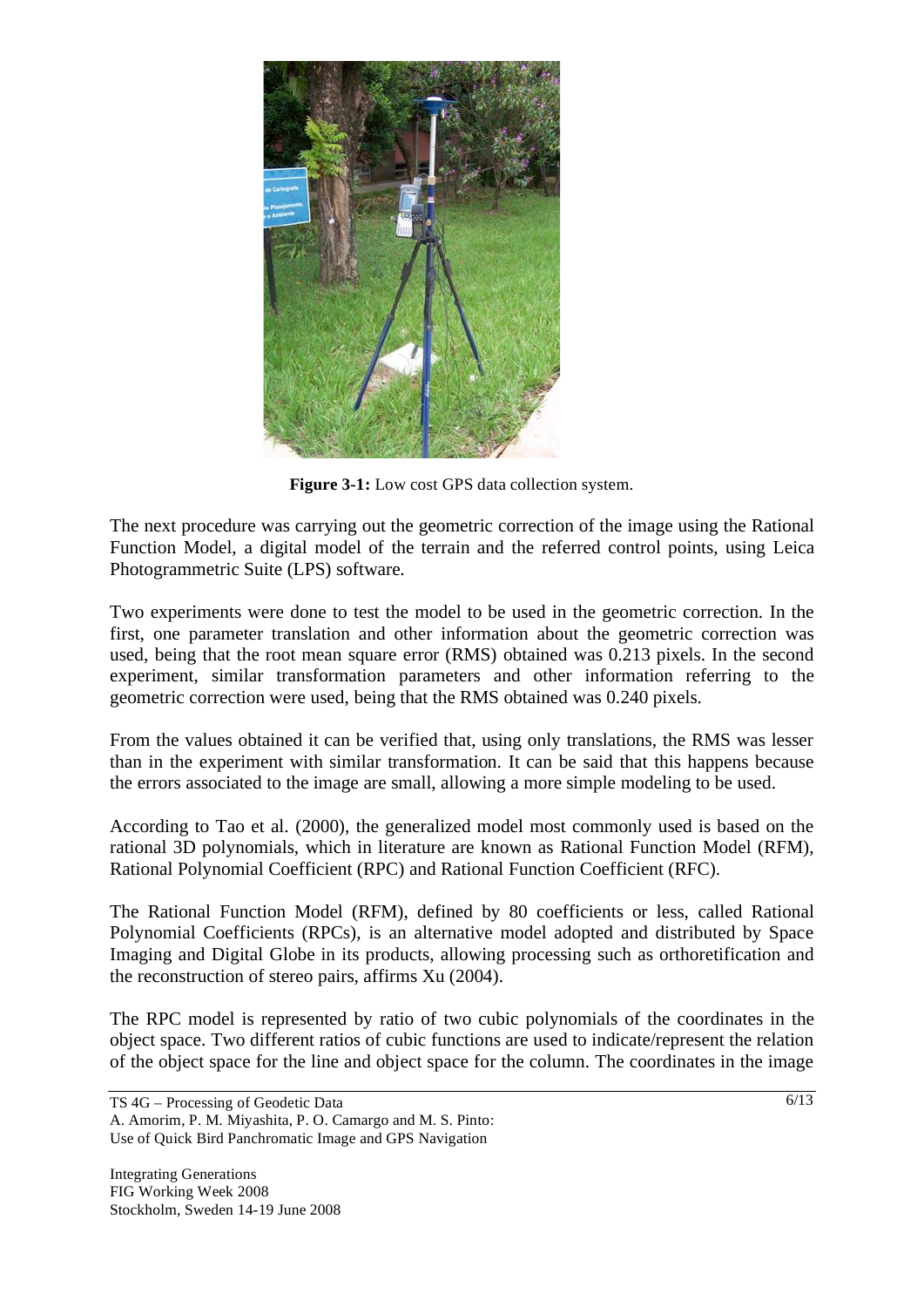space and object space are normalized between  $-1$  and  $+1$  to improve the accuracy and avoid excess memory.

The Rational Function Coefficients, according to Xu (2004), are generally third order polynomials. The arrangement of the polynomial terms, or number of terms, are diversified. However, NIMA's (*National Imagery and Mapping Agency*) definition, an American mapping agency, is that both the numerator as well as the denominator have 20 cubic terms, being adopted by Space Imaging and Digital Globe, as the ideal number of terms becoming a standard.

The ratios of the first order terms represent the distortions caused by the optic projection, as to the correction of the Earth's curvature, atmospheric refraction and lenses distortions, can be shaped by the second order terms.

Other more complex, unknown distortions with superior order components can be observed in third degree terms. The polynomial coefficients are also called RPC (Rational Polynomial Coefficients).

The term RPC model, frequently refers to the specific case of RFM, in the direct form with third order polynomials, and are usually solved with the independent approach of the terrain, where the physical model is vital, for the determination of transformation coefficients. First, a bi-dimensional point grid is generated over the entire extension of the image, following, the tri-dimensional coordinates are calculated, through a physical model, forming a tridimensional grid and having as limits, the extension of the image and the amplitude of the terrain's salience.

The tri-dimensional grid is intercepted through layers with points at the same height. The Rational Function Model relates two sets of coordinates being estimated the respective coefficients, through an adjustment. (HU *et al,* 2004).

To generate the orthoimage, the bilinear interpolator was used for the re-sampling of the original image. The final result of the orthoimage generation is a corrected image of the distortions due to relief, inclinations at the moment of the scene taking, among others.

### **4. EXPERIMENTS AND RESULTS**

The experiments were carried out in a test area, located near the condominium Damha 2, belonging to the urban perimeter of Presidente Prudente – SP, which has real estate with the characteristics proposed in this work, or in other words, real estate formed by irregular polygons and located in the so called urban empty areas or in the urban expansion area, as shown in Figure 4-1.

TS 4G – Processing of Geodetic Data A. Amorim, P. M. Miyashita, P. O. Camargo and M. S. Pinto: Use of Quick Bird Panchromatic Image and GPS Navigation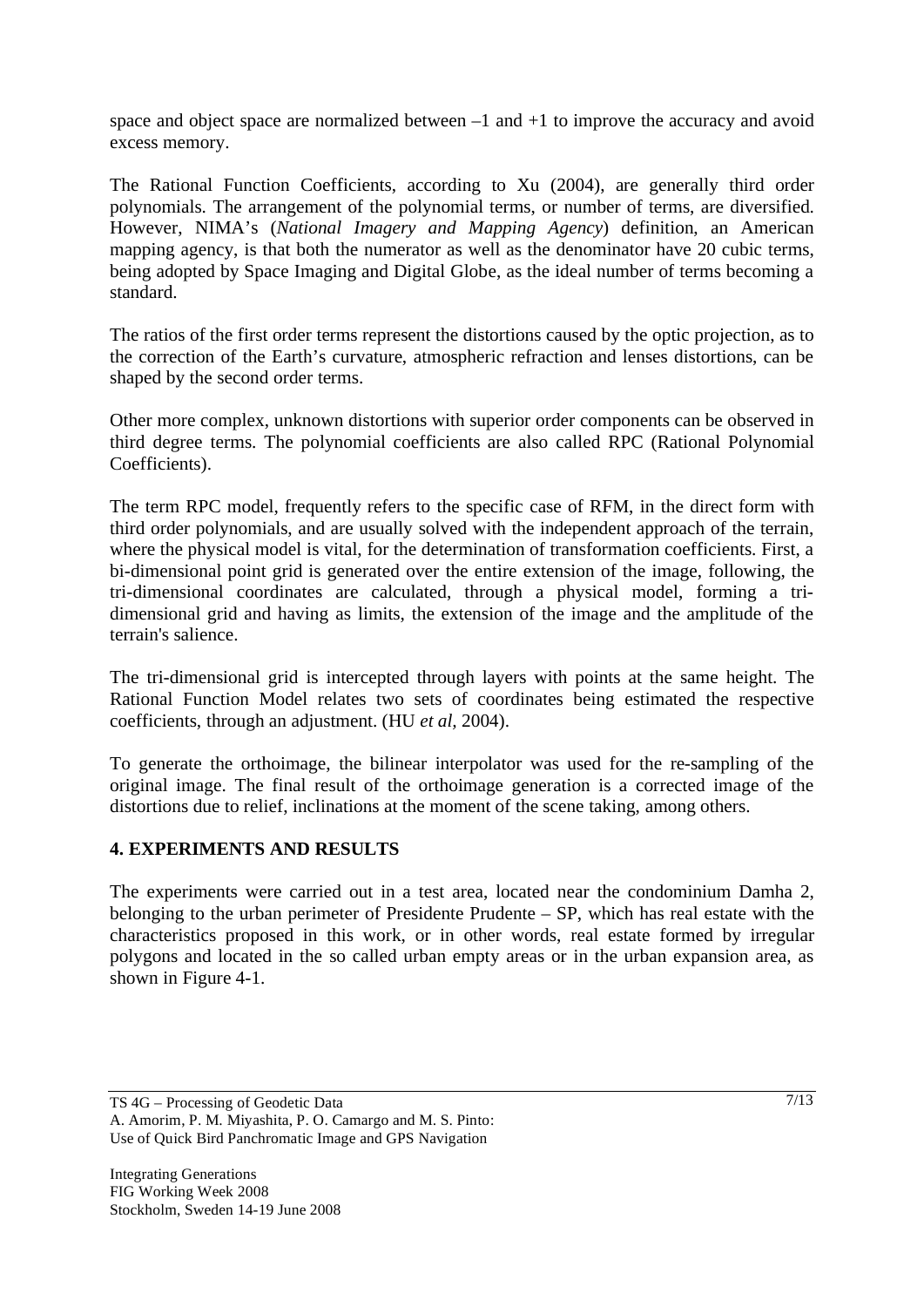

Figure 4-2 shows the generated orthoimage, in which some properties with rural characteristics were surveyed, in their majority, some being used as country recreation areas or residences.



**Figure 4-2:** Orthoimage of test area.

Table 4-1 shows the discrepancies of the coordinates determined through a GPS navigation receiver and those determined from the orthoimage.

TS 4G – Processing of Geodetic Data A. Amorim, P. M. Miyashita, P. O. Camargo and M. S. Pinto: Use of Quick Bird Panchromatic Image and GPS Navigation

Integrating Generations FIG Working Week 2008 Stockholm, Sweden 14-19 June 2008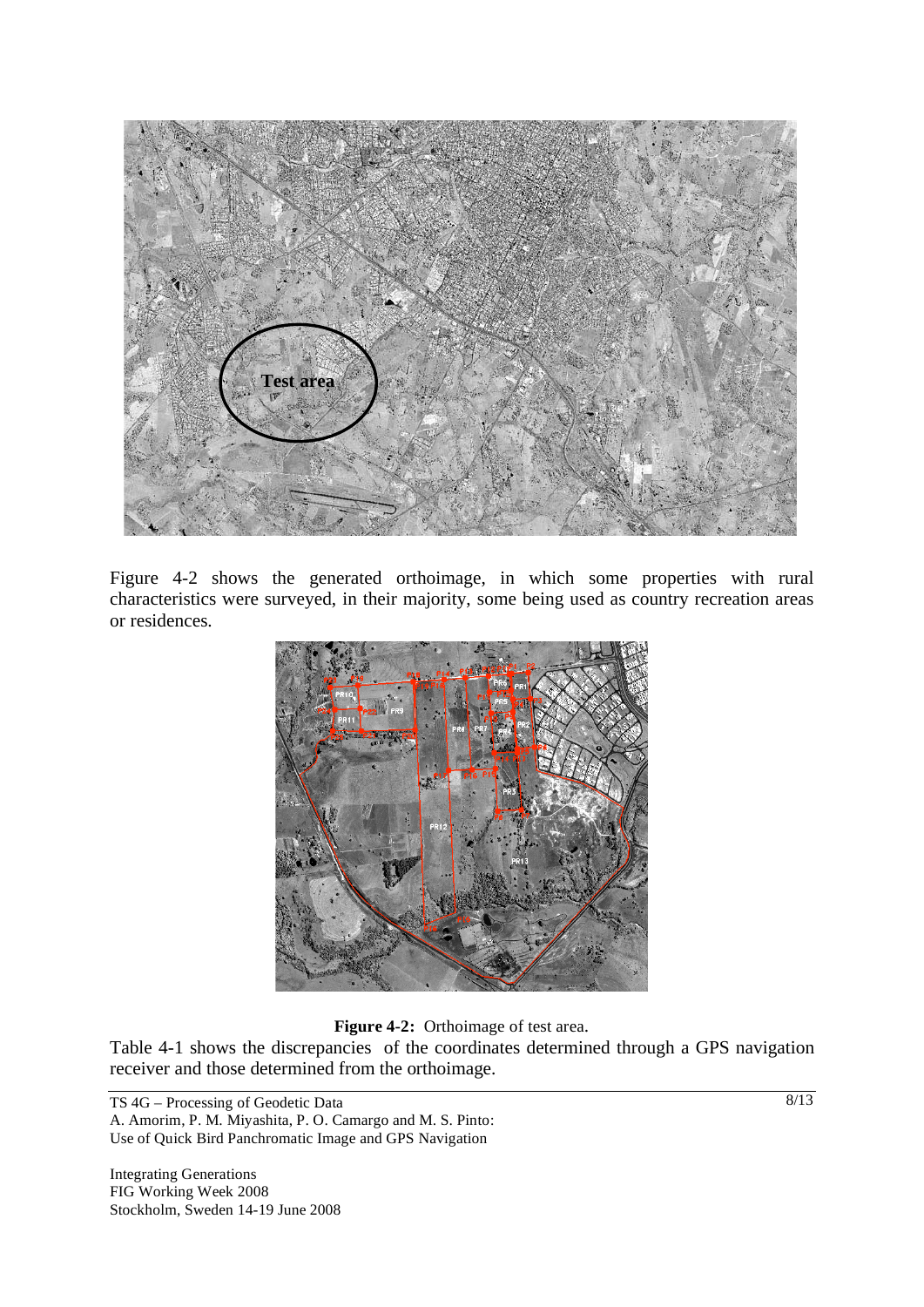| Point                      | $\Delta E(m)$ | $\Delta N(m)$ |
|----------------------------|---------------|---------------|
| P <sub>1</sub>             | 0.305         | $-0.089$      |
| P <sub>2</sub>             | 0.047         | 1.117         |
| P <sub>3</sub>             | 0.776         | 0.562         |
| P4                         | $-0.277$      | $-1.174$      |
| P <sub>5</sub>             | 0.034         | $-0.623$      |
| P6                         | 0.270         | $-0.002$      |
| P7                         | $-0.868$      | 0.383         |
| P <sub>8</sub>             | $-0.551$      | $-0.705$      |
| P <sub>9</sub>             | $-0.131$      | 0.335         |
| P10                        | 0.285         | $-0.549$      |
| P12                        | $-0.619$      | $-0.517$      |
| P13                        | 0.432         | $-0.534$      |
| P14                        | 0.554         | $-0.593$      |
| P15                        | 0.601         | 0.587         |
| P16                        | 0.040         | $-0.498$      |
| P17                        | $-0.045$      | $-0.620$      |
| P18                        | $-0.211$      | $-0.581$      |
| P19                        | $-0.546$      | $-0.047$      |
| P <sub>20</sub>            | $-0.286$      | $-0.537$      |
| P22                        | 0.543         | 0.543         |
| P <sub>24</sub>            | $-0.571$      | $-0.580$      |
| P <sub>25</sub>            | $-0.602$      | 0.525         |
| <b>Average</b>             | $-0.021$      | $-0.163$      |
| <b>Standart desviation</b> | 0.486         | 0.586         |

**Table 4-1:**Discrepancies, of the coordinates.

From Table 4-1 it can be observed that the discrepancies at coordinate E are not over -0.868 m and at N of -1.174 m. Despite the average being low, the standard deviation is close to the value of 1 pixel of the image (0.60 meters).

A more detailed analysis was done from the results obtained with views to the association of the Brazilian Civil Code, which in its Article 500  $\S$  1<sup>o</sup> establishes the maximum of one twentieth of area in the total area of the real estate to be commercialized, or in other words, 5%.

Being this way, 2 real estates were chosen (glebes characterized by irregular polygons) for surveying. All the vertices of these real estates were surveyed through geodetic GPS receiver Trimble 4600LS and navigation Garmin GPS 12XL with post-processing of observables.

The coordinates of the vertices from the same real estates (PR8 and PR7) were determined also through a series of three vertice measurements, giving origin to three areas, as shown in Table 4-2.

TS 4G – Processing of Geodetic Data A. Amorim, P. M. Miyashita, P. O. Camargo and M. S. Pinto: Use of Quick Bird Panchromatic Image and GPS Navigation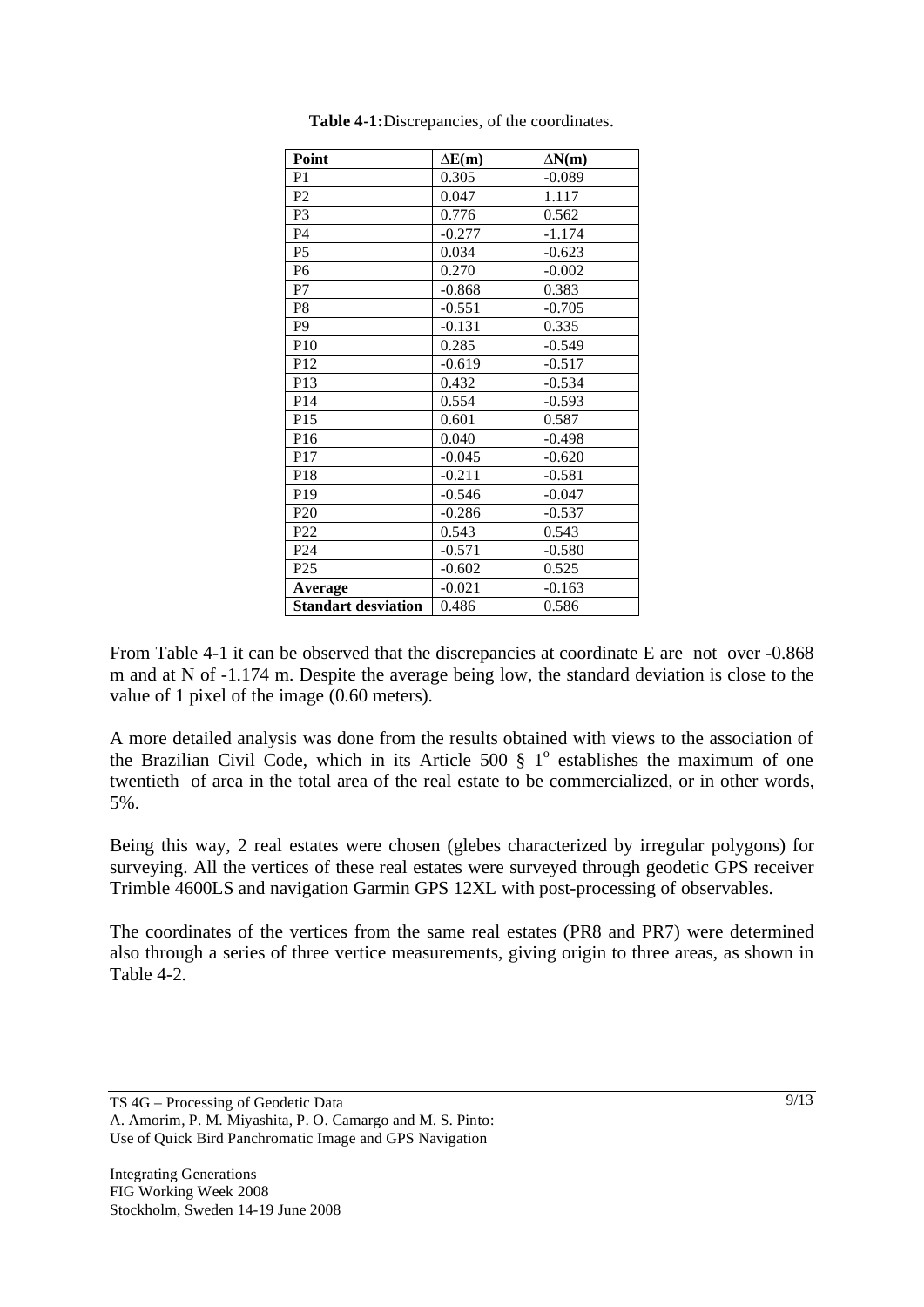**Table 4-2:** Area and perimeter: discrepancies for the PR8 and PR7 properties, with relation of data obtained with the GPS navigation receiver

|                                                 |           | <b>Property PR8</b>                      | <b>Property PR7</b>                   |
|-------------------------------------------------|-----------|------------------------------------------|---------------------------------------|
| <b>Points/GPS</b><br>Garmin                     | Area      | $70526.133 \text{ m}^2$                  | 72382.804 m <sup>2</sup>              |
| <b>12XL</b><br>post-processing                  | Perimeter | 1335.654 m                               | 1355.416 m                            |
| <b>QuickBird Image</b><br><b>Orthorectified</b> | Area      | $A1 = 70734.416$                         | $A1 = 72461.565$                      |
|                                                 |           | $A2=70739.728$                           | $A2 = 72520.170$                      |
|                                                 |           | $A3=70460.769$                           | $A3=72475.464$                        |
|                                                 |           | $A_{average} = 70644.971 m^2$            | $A_{average} = 72485.733 \text{ m}^2$ |
|                                                 | Perimeter | $P1 = 1339.037$                          | $P1 = 1355.673$                       |
|                                                 |           | $P2=1337.504$                            | $P2=1354.104$                         |
|                                                 |           | $P3 = 1337.850$                          | $P3=1356.062$                         |
|                                                 |           | $P_{\text{average}} = 1338.13 \text{ m}$ | $P_{average} = 1355.279m$             |
| <b>Discrepancy</b>                              | Area      | $D = 118.838$ m <sup>2</sup>             | $D = 102.929$ m <sup>2</sup>          |
|                                                 | Perimeter | $D = 2.476$ m                            | $D = 0.137$ m                         |

Observing Table 4-2, it can be observed that the discrepancies found between the areas obtained through GPS navigation and through orthoimage were around  $100 \text{ m}^2$  for the real estates PR8 and PR7, representing just 0.16% and 0.14% of the areas, respectively. In relation to the perimeter the error was better than 2.476 m, and represents a difference around 0.18%.

In table 3 the experiments with geodetic receiver and the orthoretified image are presented.

**Table 4-3:** Area and perimeter: discrepancies for the PR8 and PR7 properties, with relation of data obtained with the GPS Geodetic receiver.

|                                     |           | <b>Property PR8</b>                      | <b>Property PR7</b>                      |
|-------------------------------------|-----------|------------------------------------------|------------------------------------------|
| <b>Trimble</b><br><b>Points/GPS</b> | Area      | $70878.054 \text{ m}^2$                  | 72261.3022 m <sup>2</sup>                |
| 4600LS                              | Perimeter | 1336.824m                                | 1354.904m                                |
| <b>QuickBird Image</b>              | Area      | $A_{average} = 70644.971 \text{ m}^2$    | $A_{average} = 72485.733 m^2$            |
| Orthorectified                      | Perimeter | $P_{\text{average}} = 1338.13 \text{ m}$ | $P_{\text{average}} = 1355.279 \text{m}$ |
| <b>Discrepancy</b>                  | Area      | $D = 233.083$ m <sup>2</sup>             | $D = 244.431$ m <sup>2</sup>             |
|                                     | Perimeter | $D = 1.314m$                             | $D = 0.375m$                             |

Observing Table 4-3, it can be observed that the discrepancies found between the areas obtained through GPS geodetic and the same ones through orthoimage were around 240  $m<sup>2</sup>$ for the PR8 and PR7 properties, representing a difference of approximately 0.33% and 0.34%, respectively. As to the perimeter the difference was better than 1.314 m, which corresponds to an error around 0.098%.

Considering that the coordinates obtained through the GPS geodetic has a lower positional error than the error found in the determinations with the GPS navigation with the postprocessed observables, these results are more significant.

TS 4G – Processing of Geodetic Data A. Amorim, P. M. Miyashita, P. O. Camargo and M. S. Pinto: Use of Quick Bird Panchromatic Image and GPS Navigation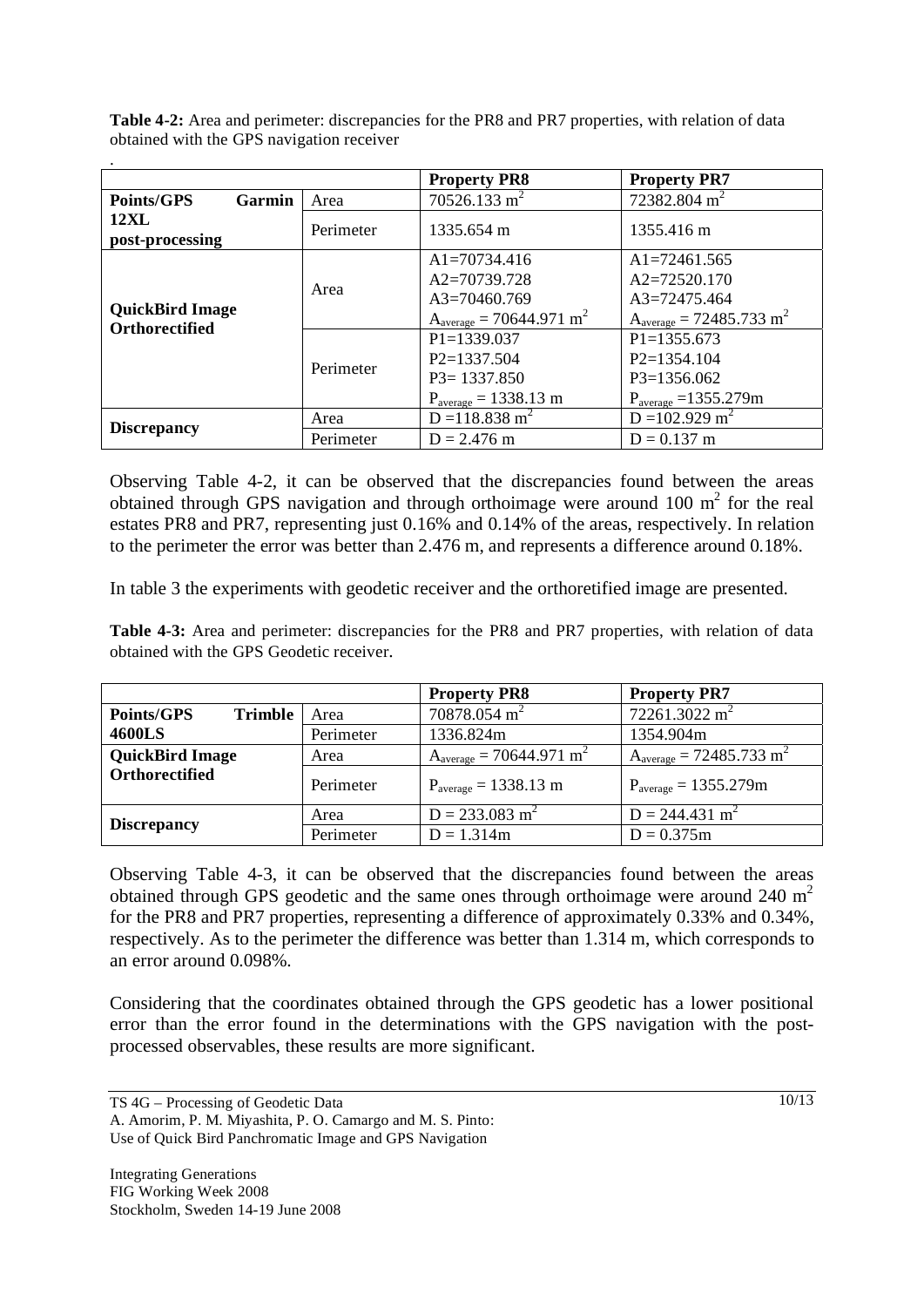Even so, comparing the values obtained (0.34%) with that established in the Brazilian Civil Code, it can be observed that these procedures perfectly serve the Brazilian legislation in terms of area precision.

# **5 CONCLUSIONS**

It can be observed that this methodology allows for a significant improvement of quality of cadastral surveying of real estate with specific physical characteristics such as irregular polygons existing in the known urban empty areas and the urban expansion areas (Urban Glebes).

It should be pointed out that the Brazilian Civil Code, in its Article 500  $\S$  1<sup>o</sup>, established the maximum of one twentieth in the total area of the real estate to be commercialized, or in other words, 5% in an era that the topographic surveying methods did not have the resources that are available today.

Analyzing the results obtained in this work, the need to review these values can be observed, since the technological advance in the last years was significant, allowing for the determination of the area of real estate with much greater precision than the precision expected at the time of the promulgation of the referred to code.

The conditions in which the images are found, practically nadiral, with just  $3^\circ$  of inclination, as well as the relief is not predominant steep in the study areas, contributed significantly to the positive results obtained in this work, due to the favorable conditions that cannot always be achieved.

However, it is recommended to carry out future studies in less favorable conditions for the comparison of these results with those obtained until now.

### **REFERENCES**

Camargo, P. de O. et al. (2003) "Posicionamento relativo com receptor de navegação Garmin 12 XL". VI Taller Internacional "Informática y Geociências" GEOINFO -2003. Havana, Cuba.

Carneiro, A. F. T; Loch, C. (2000) "Análise do Cadastro Imobiliário de Algumas Cidades Brasileiras". In: Congresso Brasileiro de Cadastro Técnico Multifinalitário, 4., Anais CD-Rom. Florianóplis, SC.

Cohen, N. (2000) "Space Imaging: Um novo paradigma da imagem".(Entrevista).Revista InfoGeo. N14, p 18.

Costa, R. F.; Magalhães, A. M. W. (2003) "Avaliação de Imagem IKONOS Geo Ortorretificada para utilização no Cadastro Técnico Municipal". In: Congresso Brasileiro de Cartografia, XXI., , Belo Horizonte. Anais em CD ROM.

GALAN, A,T.. "Obtaining raw data from some Garmin units". 2002. http://artico.Ima.fi.upm.es/numerico/miembros/antonio/asyn, acesso em 11/08/2004.

TS 4G – Processing of Geodetic Data

A. Amorim, P. M. Miyashita, P. O. Camargo and M. S. Pinto: Use of Quick Bird Panchromatic Image and GPS Navigation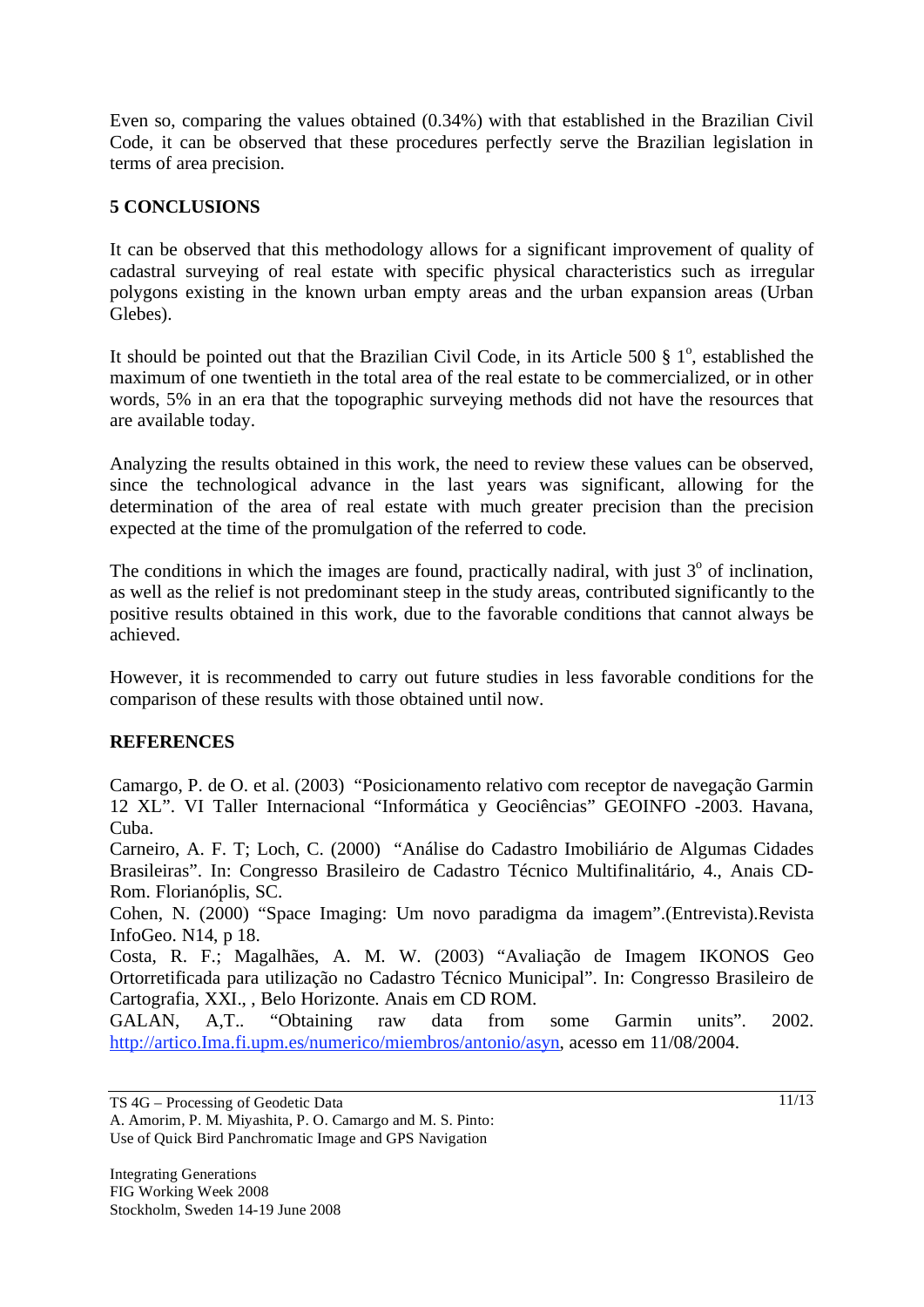Hu, Y.; Tao, V.; Croitoru, A. (2004) "Understanding the Rational Function Model: Methods and Appplications". Disponivel em: www.isprs.org/istanbul2004/comm4/papers/423.pdf. Acess: 14/09/2007.

Jacobsen, K. (2007) "Orientation of High Resolution Optical Space Images". In: ASPRS, May 07 to 11, Tampa, Florida. 2007

Passos, A. C. P.; Markus, F. F.; Antunes, A. F. B.; Araki, H. (2001) "Avaliação da aplicabilidade de Imagem de Alta resolução para o Cadastro Técnico Municipal". In: Simpósio Brasileiro de Sensoriamento Remoto, 10. Foz do Iguaçu – PR. Anais, 1139 – 1145.

Tao, C.; Mercer, J.; Schnick, S.; Zhang, Y. (2000) "Image Rectification Using A Generic Sensor Model – Rational Function Model". International Archives of Photogrammetry and Remote Sensing, Vol. XXXIII, Part B3. Amsterdam, 2000.

Vergara, O. R. (2002) "Atualização cartográfica integrando técnicas de sensoriamento remoto, processamento de Imagens e Sistemas de informação geográfica". X Simpósio Latino Americano de Percepción Remota, La Paz. Bolívia. Anais em CD-ROM.

Xu, J. Z. (2004) "The Rational Function Model (RFM) in Photogrammetric Mapping: Method and Accuracy". Disponível in: www.geoict.net/resources/publications/final report jeff.pdf. Acess: 15/09/2007.

# **ACKNOWLEDGMENTS**

To the State of São Paulo Research Foundation **-** FAPESP by granting financial aid (Process 2005/01652-5) that enabled the purchase of materials and equipments used in this work. To the São Paulo State University - UNESP shelter for the project in its laboratories.

### **BIOGRAPHICAL NOTES**

**Prof. Dr. Amilton Amorim,** born in 1965. Graduated in 1988 in Cartographic Engineering from of São Paulo State University and obtaining doctorate degree in 2000, from University of São Paulo. Assistant Professor at the Department of Cartography - São Paulo State University since 1994.

**Prof. Dr. Paulo Oliveira Camargo**, born in 1961. Graduad in 1985 in Cartographic Engineering from São Paulo State University, MSc and PhD on Geodetic Science, respectively, in 1992 and 1999 from Paraná Federal University . Since 1986, assistent professor at the Department of Cartography - São Paulo State University.

**Priscila Midori Miyashita,** born in 1983. Graduated in 2005 in Cartographic Engineering and getting master degree, both from São Paulo State University.

**Marcelo Solfa Pinto,** born in 1987. Cartographic Engineering student. São Paulo State University since 2005.

TS 4G – Processing of Geodetic Data A. Amorim, P. M. Miyashita, P. O. Camargo and M. S. Pinto: Use of Quick Bird Panchromatic Image and GPS Navigation